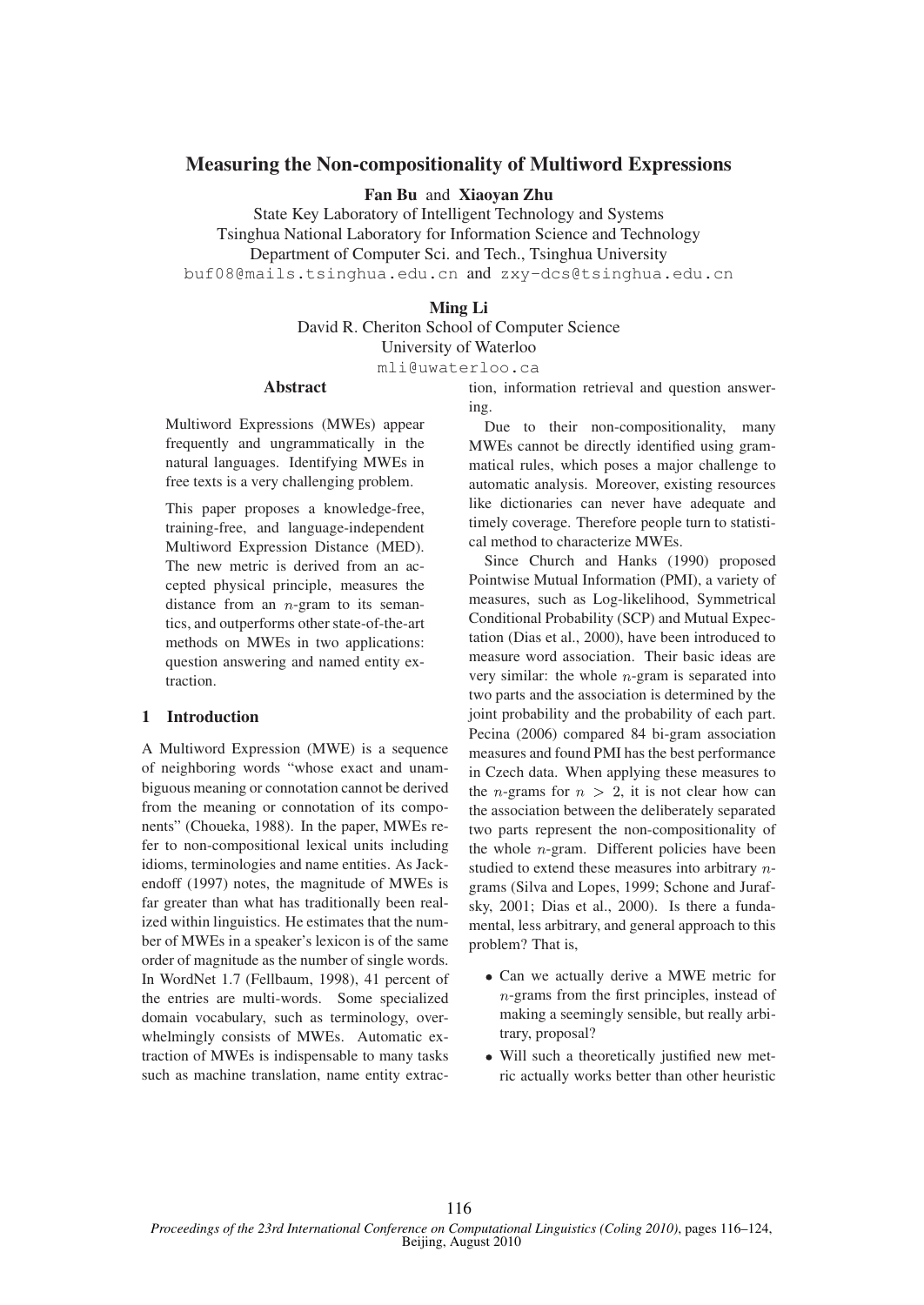This paper will answer above questions positively. We derive an optimal distance metric Multiword Expression Distance (MED). MED defines the semantic function for  $n$ -grams and the information distance (Bennett et al., 1998) from the  $n$ grams to their semantics. Unlike previous methods it ensures the cohesion of the  $n$ -gram directly hence applicable to MWEs of any length.

The MED is naturally generalized to its conditional version. The extension is based on the observation that many MWEs are domain dependent. It is true that some MWEs are only used in certain domains, but they are domain free. For example, we know that "polymerase chain reaction" is some sort of terminology even if many of us do not know what it is exactly. However that is not always the case. For those who do not watch movies, the sentence "catch me if you can" will probably be taken as a non-MWE, instead of a movie name. The non-compositionality of this sentence appears only in the movies domain. The experimental results show that given appropriate phrases as conditions, the conditional MED performs better than MED.

We also investigate the efficacy of MED on post-processing of Question Answering (OA) and complex named entity extraction. The experimental results show that our method outperforms state of art methods (Zhang et al., 2009; Downey et al., 2007) in these two applications. Moreover, MED is a pure statistical metric which can be easily combined with other methods.

The remainder of this paper is organized as follows: In the next section we review the related work on Multiword Expression and information distance. Section 3 gives a preliminary introduction to Kolomogorov complexity and information distance. Section 4 proposes the formal definition of MED. In Section 5 we discuss the difference between MED and Pointwise Mutual Information. We apply MED to QA post-processing and complex named entity extraction in Section 6 and evaluate their performance in Section 7. In the last section we conclude this work.

## 2 Related Work

Researchers have explored various techniques for identifying MWEs. These approaches could be broadly classified into three types: linguistic methods, sequential tagging based methods and statistical methods.

The mostly used linguistic information for MWE extraction is words' Part-Of-Speech tags. Justeson and Katz (1995) extracted technical terminologies from documents using a regular expression on POS-tags of a word sequence, together with some frequency constraints. Argamon et al. (1998) separated the POS sequence of a multi-word into small POS tiles, counted tile frequency in the MWE and non-MWE training sets and identify new MWEs by these counts. Although linguistic methods perform well in term extraction on specific domains, it cannot be generalized to identify arbitrary MWEs.

Several supervised learning methods have been used previously for extracting Name Entities including Hidden Markov Models, Maximum Entropy Markov Models and Conditional Random Field (CRF) models (McCallum and Li, 2003). In order to allow tractable computation, these models can only use local features in a small window. Although the approximate inference methods have been incorporated into sequential tagging model to capture non-local information (Finkel et al., 2005), these models are not capable of recognizing complex named entities, especially those containing conjunctions and prepositions. Experimental results in (Downey et al., 2007) show that statistical methods substantially outperform sequential tagging based methods on identifying complex named entities.

In statistical methods for MWE extraction, Church and Hanks (1990) first presented Pointwise Mutual Information (PMI) as an objective measure for estimating word association. Since then, many methods has been proposed to measure bi-gram association, such as Log-likelihood (Dunning, 1993) and Symmetrical Conditional Probability (Silva and Lopes, 1999). Pecina (2006) compared 84 bi-gram association measures and concluded that PMI had the best performance in Czech data. When it comes to measure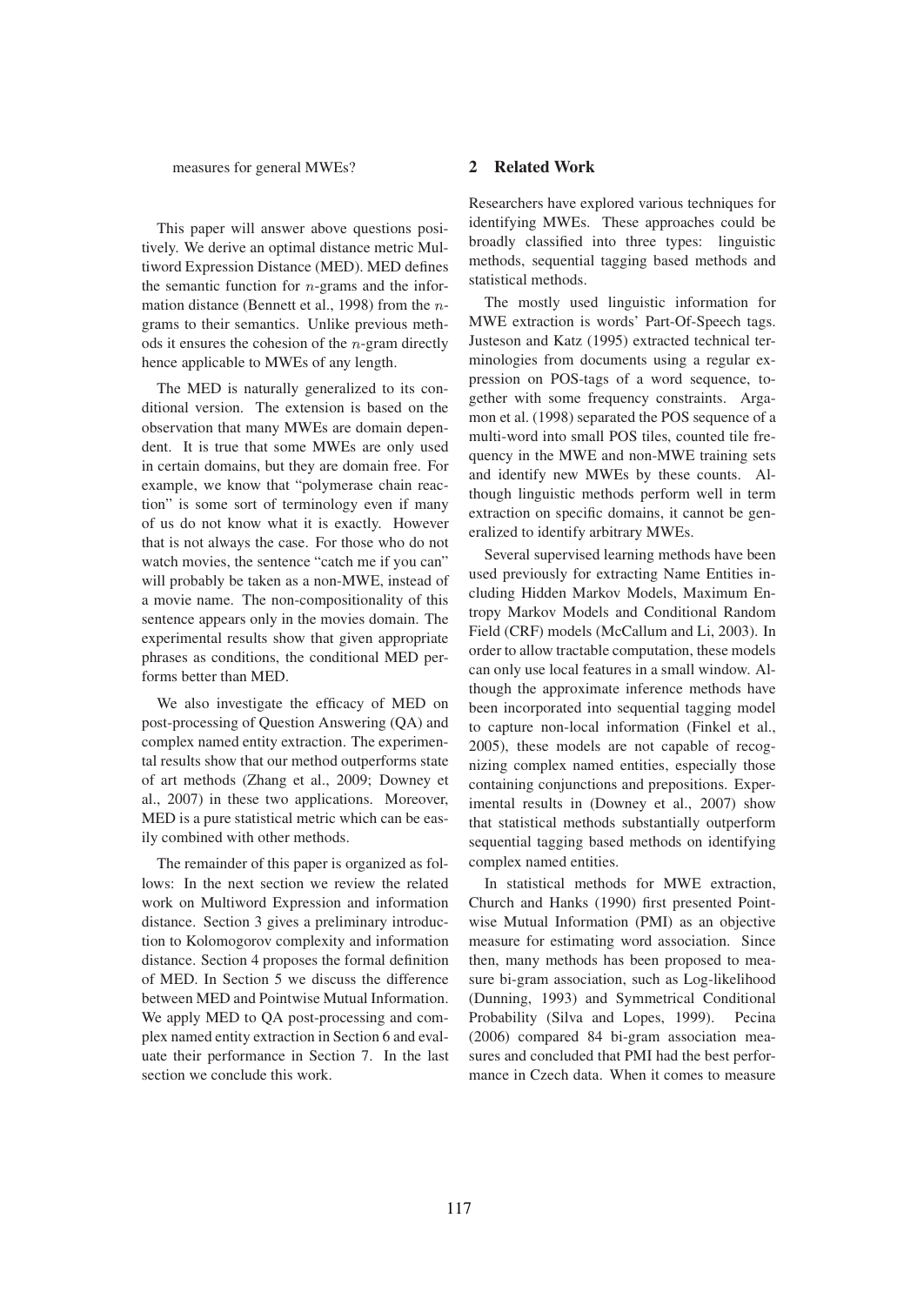the non-compositionality for arbitrary  $n$ -grams, policies were taken to separate  $n$ -gram into two parts X and Y so that it can be measured by existing bi-gram methods (such as PMI). Silva and Lopes (1999) and Dias et al. (2000) calculated the arithmetic average of every possible separation. Schone and Jurafsky (2001) define X and Y to be the word sequences  $w_1w_1...w_i$  and  $w_{i+1}w_{i+2}...w_n$ , where i is chosen to maximize  $P_x P_y$ . Recently Zhang et al. (2009) proposed Enhanced Mutual Information (EMI) which measured the cohesion of  $n$ -gram by the frequency of itself and the frequency of each word.

The information distance is a universal distance measure between two information carrying entities (Bennett et al., 1998; Li et al., 2001; Li et al., 2004). The applications of information distance using compression were first introduced in (Li et al., 2001) and then in (Bennett et al., 2003; Chen et al., 2004). The experimental results in (Keogh et al., 2004) showed that information distance/compression based method was superior to 51 parameter-laden methods from seven major data mining conferences on their benchmark data. The web-based approximation of information distance was introduced by Cilibrasi and Vitányi (2007) to measure the semantic similarity of two words or concepts.

#### 3 **Preliminaries**

## 3.1 Kolmogorov Complexity

Kolmogorov complexity defines randomness of an individual string. Fix a universal Turing machine  $U$ , the *Kolmogorov complexity* of a binary string  $x$  condition to another binary string  $y$  $K_U(x|y)$  is defined as the length of the shortest (prefix-free) program for  $U$  that outputs  $x$  with input  $y$ . It can be shown that for a different universal Turing machine  $U'$ , for all  $x, y$ 

$$
K_U(x|y) = K_{U'}(x|y) + C,
$$
 (1)

where the constant  $C$  depends only on  $U'$ . Thus, we can simply write  $K_U(x|y)$  as  $K(x|y)$  and  $K(x|\epsilon)$  as  $K(x)$ , where  $\epsilon$  is the empty string.

### 3.2 Information Distance

Between any two information carrying entities, is there an objective distance that is applicationindependent and unique, similar to the concept of distance in the physical world? From a commonly accepted physical principle of von Neumann and Landauer that irreversibly processing one bit of information costs 1KT of energy, Bennett et al. (1998) derived exactly such a distance: the Information Distance. Information Distance  $E(x, y)$  between two objects x and y is the energy to convert between  $x$  and  $y$ . Bennett et al. (1998) proved:

Theorem 1 Up to an additive logarithmic term,  $E(x, y) = \max\{K(x|y), K(y|x)\}.$ 

Thus, the max distance was defined below (Bennett et al., 1998):

$$
D_{max}(x, y) = \max\{K(x|y), K(y|x)\}.
$$

 $D_{max}$  was shown to satisfy distance requirements such as positivity, symmetricity and triangle inequality (Bennett et al., 1998). It was further shown that  $D_{max}$  is optimal in the sense that it is universal. That is, it minorizes (up to constant factors) all other nontrivial and computable distances. More precisely, a distance  $D$  is admissible if

$$
\sum_{y} 2^{-D(x,y)} \le 1. \tag{2}
$$

Thus, we exclude trivial distances such as  $d(x, y) = 0$  for all x, y. It was proved in (Bennett et al., 1998) that for any admissible computable distance  $D$ , there is a constant  $c$ , for all  $x, y$ ,

$$
D_{max}(x, y) \le D(x, y) + c.
$$

In other words, if any such distance  $D$  discovers some similarity between x and y, so will  $D_{max}$ .

In order to deal with the information carrying objects of different sizes, the normalized information distance was proposed in (Li et al., 2001). In (Li et al., 2004), the normalized max distance was defined as:

$$
d_{max}(x, y) = \frac{\max\{K(x|y), K(y|x)\}}{\max\{K(x), K(y)\}}
$$

 $d_{max}$  satisfies positivity, symmetricity, triangle inequality and some weak form of universality (Li et al., 2004).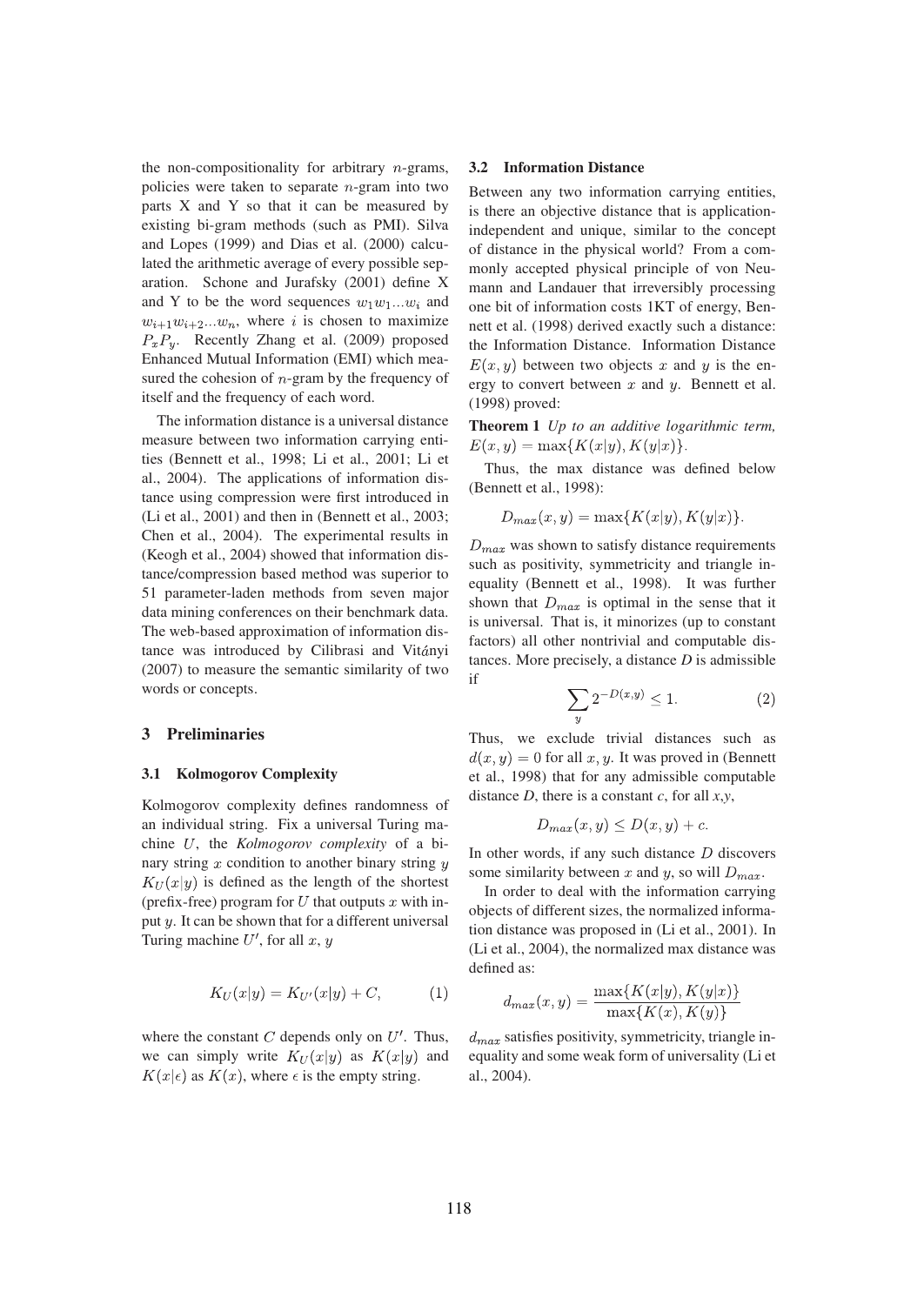### **A New Metric for MWE**  $\blacktriangle$

#### $4.1$ **The Semantics**

When applying the Information Distance to identifying MWEs, how to encode  $n$ -grams and their semantics is the first thing to be considered. It is inappropriate to encode MWEs literally. For example, when referring to "kick the bucket", the three words "kick", "the" and "bucket" cannot represent all the semantics about this expression.

Inspired by Cilibrasi and Vitányi (2007), we define *context* of an  $n$ -gram as the set of all the web pages containing it. Also, *semantic* of an *n*-gram is defined as the set of all the web pages containing all the words appeared in that  $n$ -gram. For example, the semantic of "U.S. president" including not only the pages containing itself but also those containing "the president of U.S." or "president Obama says that ... U.S. government...".

### **4.2 Multiword Expression Distance**

Let us denote the vocabulary set by  $S$  and the set of web pages by  $\Omega$ . The cardinality of  $\Omega$  is denoted by  $M=|\Omega|$ . Define  $G \equiv S^+$  as the set of *n*-grams. A search term  $t$  is defined as an *n*-gram or the conjunction of search terms. Denote  $T$  as the set of search terms and we have  $G \subset T$ . Let  $\phi: T \to 2^{\Omega}$  be the *context* function mapping each search term  $t$  to the web set which includes (and only includes) all the web pages containing all the *n*-grams in t. Let  $\theta$  :  $G \rightarrow T$  be the function mapping each *n*-gram  $g = w_1w_2...w_n$  to  $\bigwedge_i w_i$ , the conjunction of the words in it. Finally we define the *semantic* function  $\mu$ :  $G \rightarrow 2^{\Omega}$  as the composite function  $\phi \circ \theta$ . It is obvious that for any *n*-gram g, we have  $\phi(g) \subseteq \mu(g)$ . Given an *n*-gram g, we will encode  $\phi(q)$  and  $\mu(q)$  and calculate the distance between them.

While  $K(x)$  is not computable, a simple heuristic, noticed by Cilibrasi and Vitányi (2007), is to use Shannon-Fano code to encode the probability (approximated by its internet frequency) of  $x$ . Assume that all web pages are equiprobable, with the probability of being returned by search engine being  $\frac{1}{M}$ . Let  $p : \phi(T) \rightarrow [0, 1]$  be the *context* probability function in which  $\phi(T) \equiv \{x | \exists y \in T, x =$  $\phi(y)$ . Since each context is a set of webpages, the probability of context c is defined as  $p(c) = \frac{|c|}{N}$ 

where  $N = \sum_{c \in \phi(T)} |c|$  ensures p is a valid probability function. The Shannon-Fano code (Li and Vitányi, 2008) length associated with  $p$  can then be regarded as an approximation of  $K$ ,

$$
K(x) \approx -\log p(x) \tag{3}
$$

$$
K(x, y) \approx -\log p(x, y) \tag{4}
$$

According to (3), (4) and Theorem 1,  $D_{max}$  can be approximated as follows:

$$
D_{max}(x, y)
$$
  
= max{ $K(x|y), K(y|x)$ }  
=  $K(x, y)$  - min{ $K(y), K(x)$ }  
 $\approx$  max{log $|x|$ , log $|y|$ } - log $|x \cap y|$ 

Similarly, we have

$$
D_{max}(x, y|c)
$$
  
\n
$$
\approx \max{\log|x \cap c|} \log|y \cap c|} - \log|x \cap y \cap c|
$$

Since  $\phi(g) \subseteq \mu(g)$ , the Multiword Expression Distance of an  $n$ -gram  $g$  can be defined as follows:

$$
\begin{aligned}\n&\text{MED}(g) \\
&\equiv D_{max}(\phi(g), \mu(g)) \\
&\approx \max\{\log \frac{|\phi(g)|}{|\phi(g)\bigcap \mu(g)|}, \log \frac{|\mu(g)|}{|\phi(g)\bigcap \mu(g)|}\} \\
&= \log |\mu(g)| - \log |\phi(g)|\n\end{aligned}
$$

Given a search term  $c$  as condition, the Conditional Multiword Expression Distance of an ngram  $q$  is defined as follows:

$$
\begin{array}{rcl}\n\mathrm{MED}(g|c) & \equiv & D_{max}(\phi(g), \mu(g)|\phi(c)) \\
&\approx & \log|\mu(g) \bigcap \phi(c)| - \log|\phi(g) \bigcap \phi(c)|\n\end{array}
$$

**Based** normalized information distance. NMED and its conditional version can be derived as follows:

$$
\begin{array}{rcl}\n\text{NMED}(g) & \approx & \frac{\log|\mu(g)| - \log|\phi(g)|}{\log N - \log|\phi(g)|} \\
\text{NMED}(g|c) & \approx & \frac{\log|\mu(g) \bigcap \phi(c)| - \log|\phi(g) \bigcap \phi(c)|}{\log|\phi(c)| - \log|\phi(g) \bigcap \phi(c)|}\n\end{array}
$$

Where  $N$  can be estimated from the size of internet by some combinatorial methods.

To implement MED by a general search engine, we assume  $\Omega$  to be the set of indexed webpages. Thus,  $|\phi(g)|$  and  $|\mu(g)|$  can be approximated by the hit numbers given  $g$  and the "logic and" of each word in g as queries. Yahoo Search is used in our experiments.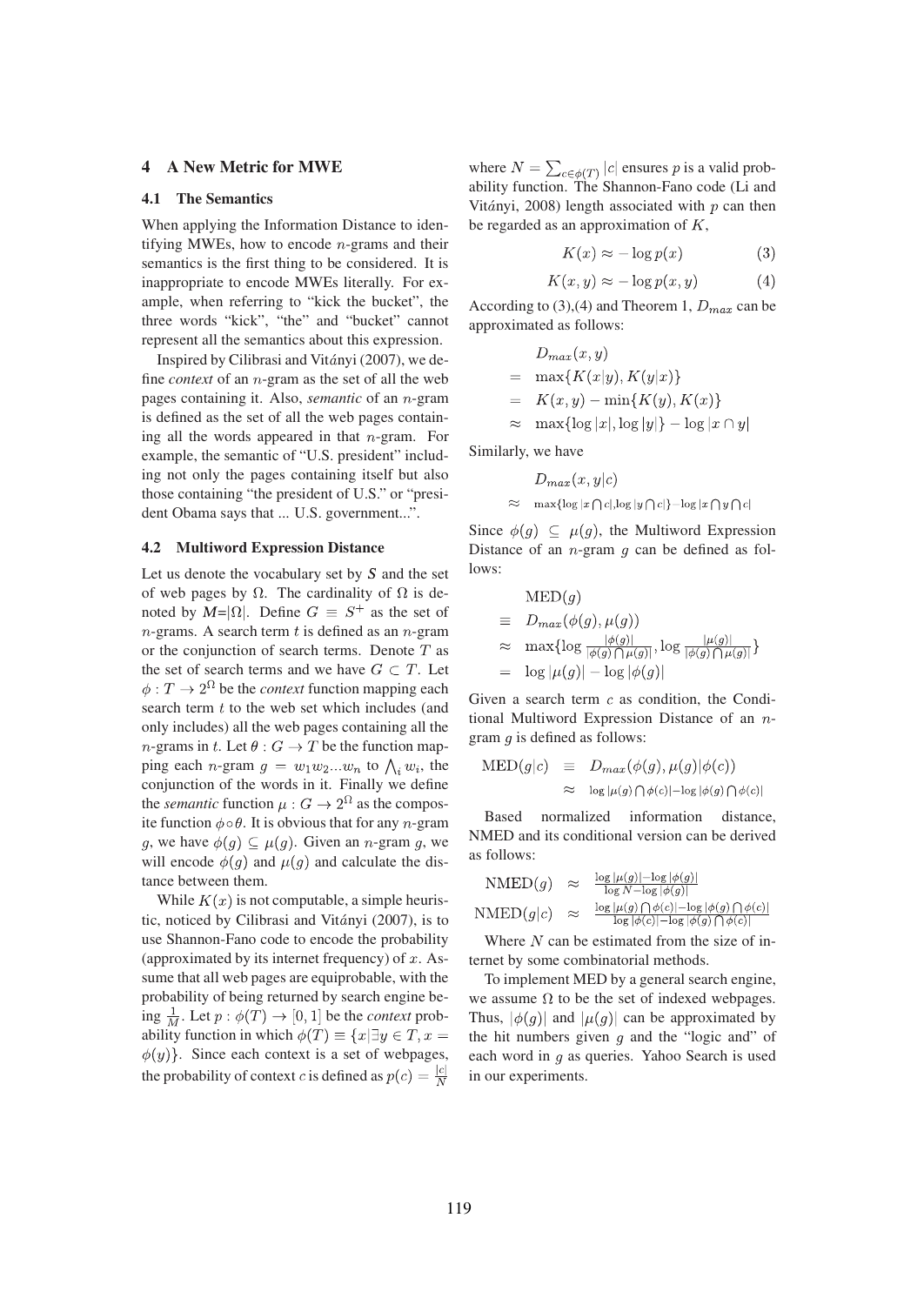## **5** Relation with Pointwise Mutual **Information**

When  $n = 2$ , we denote  $P(w_1w_2)$  the probability of a web page containing bi-gram  $q = w_1w_2$  and  $P(w_1 \wedge w_2)$  the probability of a web page containing  $w_1$  and  $w_2$ . Assuming the occurrence of  $w_1$  and  $w_2$  are independent, we have

$$
\begin{array}{rcl}\n\text{MED}_2(g) & = & \log \frac{|\phi(w_1 \bigwedge w_2)|}{|\phi(w_1 w_2)|} \\
& = & \log \frac{\text{P}(w_1 \bigwedge w_2)}{\text{P}(w_1 w_2)} \\
& \approx & \log \frac{\text{P}(w_1) \text{P}(w_2)}{\text{P}(w_1 w_2)} \\
& \propto & -\text{PMI}(g)\n\end{array}
$$

Thus, PMI is inversely proportional to MED under the independence assumption. This assumption is unadvisable for obvious reasons. PMI compares the probability of observing  $x$  and  $y$  within a given window  $w(w=2)$  when measuring collocation) with the probabilities of observing  $x$  and  $y$  independently. However, most of the word sequences in practice (both MWEs and non-MWEs) are far from being independent. Therefore the assumption potentially creates additional noises to MED, especially when  $n > 2$ . The internet contains billions of pages and thus we can count the pages containing specified words directly without making independent assumption to overcome data sparseness.

## 6 Applications

## 6.1 MWE for QA Systems

Some types of questions require a QA system to return phrases as the answers instead of sentences, such as Factoid and List. Given a question, we need to generate queries, obtain relevant pages from the internet, extract the candidate  $n$ -grams from relevant pages and finally rank all the candidates by their likelihood of being an answer.

Some previous work exploited web redundancy to estimate answer validity (Magnini et al., 2002; Zhang et al., 2008). No research, to our knowledge, has focused on checking the completeness of candidates. Most of texts on the internet are informal (e.g. they contain uncapitalized proper nouns and incomplete sentence structures). Parser and named entity recognizers trained on formal corpus are unpractical on recognize NP chunks or name entities on the web.

Observing that each candidate is  $n$ -gram and checking the completeness of a candidate is to measure its non-compositionality, we introduce a simple MWEs-based method to rank all candidates by their completeness and merge similar an- $\alpha$ 

Given a question and a list of candidate answers:

- 1. Extract proper nouns from the question as conditions
- 2. Calculate the conditional MED (or MED if no proper noun is found in question) for each candidate. Then for each pair of literally similar candidates, the one with larger MED distance is removed.
- 3. Rank the rest candidates by conditional MED.

This method is case insensitive and do not rely on context information. All of the statistics are performed on the internet thus no local corpus is needed.

## **6.2 Complex Named Entity Extraction**

In many previous work (McCallum and Li, 2003; Finkel et al., 2005), named entity extraction is combined with classification, which is known as Name Entity Recognition (NER). Most of these NER technique are based on sequential tagging models and unsuitable to the task of locating complex named entities in Web text. In (Downey et al., 2007), the author treated named entity as a type of MWE and proposed the algorithm LEX++ to locate complex named entities.

Inspired by Downey's work, we propose a conditional MED based algorithm MWE++ to extract named entities. Given a sentence  $S = \{S_1, S_2...S_n\}$  and parameters  $\tau_1, \tau_2$  and  $\delta$ , MWE++ proceeds as follows:

1. Initialize a sequence of names  $N =$  $(n_1, n_2, ..., n_M)$  equal to the maximal contiguous substrings of  $S$  that consist entirely of capitalized words. If the first word of  $S$ appears capitalized in the local corpus and it is at the beginning of a sentence more than  $\delta$ of the times, it is omitted from  $N$ .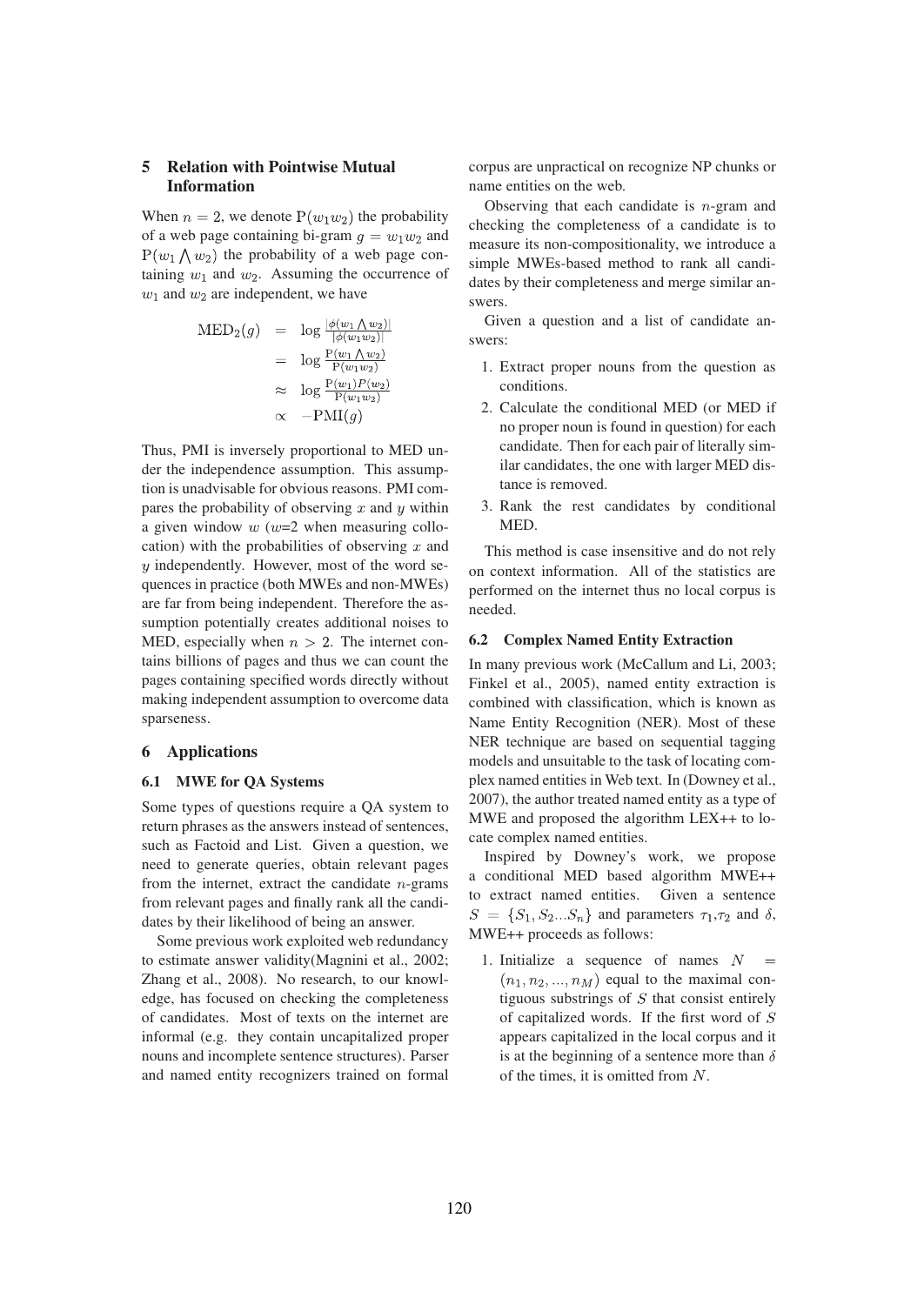2. Until  $N$  does not change during last iteration:

(a) Choose the *mergeable* pair of names  $(n_i, n_{i+1})$  with minimum conditional MED.

(b) Replace  $n_{min_i}$  and  $n_{min_i+1}$  with the single name  $n_{min_i}w_{min_i}n_{min_i+1}$  where  $w_i$ is the uncapitalized words between  $n_i$  and  $n_{i+1}$ .

3. For every names  $n_i$  in N

(a) Check common prefix and punctuation at boundary of  $n_i$  via local corpus.

(b) Check number at boundary of  $n_i$  via internet.

In MWE++, We define two thresholds  $\tau_1$  and  $\tau_2$ to estimate the name entity confidence of a given *n*-gram. If  $\text{MED}(g|.)$  is lower than  $\tau_1$ , between  $\tau_1$ and  $\tau_2$  or higher than  $\tau_2$ , conf(q) will be 2 (Definitely), 1 (Probably) or 0 (Impossible). The confidence of all initialized capitalized words will be set to 1. If an *n*-gram contain unmatched brackets or quotation marks, its confidence will be set to 0. Also, The confidence of  $n$ -gram containing comma will be reduced by 1. We say a pair of names  $(n_i, n_{i+1})$  is mergeable if and only if  $\operatorname{conf}(n_i w_i n_{i+1}) \geq \max(\operatorname{conf}(n_i), \operatorname{conf}(n_{i+1})).$ 

After iteration, we will check common prefixes, punctuations and numbers at boundary of each names. If a name  $n_i$  is immediately preceded by a single number t and conf $(tn_i) \geq 1$ , we replace  $n_i$  by  $tn_i$ . Similarly, a number t immediately following  $n_i$  is appended to  $n_i$  when  $\text{conf}(n_i t) \geq 1$ . Due to the limitation of search engine, punctuation check and common prefix check modules are performed on local corpus just the same as  $LEX++$ .

#### 7 **Experiments and Analysis**

### 7.1 **Compositionality Measure**

In this section, we evaluate how well can MED separate non-compositional phrases (idioms) from compositional ones. First we evaluate MED and other four metrics on English\_VPC data published on the MWE 2008 shared task. The data set contains 3078 verb-noun bi-grams and 14 percent of them are annotated as idiomatic. The average precision of MED, PMI, SCP, t-score and EMI (Zhang et al., 2009) are 0.234, 0.233, 0.285, 0.274 and 0.205. The result shows that MED is not distinguished on bi-grams test. It is partly because most idiomatic verb-noun collocations are often used non-idiomatically. Their compositionality are not necessarily lower than non-idiomatic ones.

We also evaluate different metrics on  $n$ -grams of varied lengths. Since all published MWE data sets we find only contain bi-grams, we construct our test set as follows. We first collected common idioms from the lists of english idioms on Wikipedia. To get enough common but not idiomatic phrases, we collect common compositional phrases from UsingEnglish.com, englishspeak.com, Wikipedia and China Daily BBS. Since it is difficult for non-native speakers to pick up idioms from non-idiomatic ones, we do not manually check all compositional phrases. The test set contains 1529 idioms and 1798 compositional phrases. The  $n$ -gram frequencies are not significantly different between idioms and compositional phrases. The mean and standard deviation are  $2.1 \times 10^5$  and  $7.8 \times 10^5$  on idioms and  $7.4 \times 10^5$  and  $4.8 \times 10^6$  on compositional phrases. We employ different measures to rank all the phrases. Non-conditional MED and NMED are compared with AVG\_SCP (Silva and Lopes, 1999), MAX\_PMI (Schone and Jurafsky, 2001), EMI (Zhang et al., 2009) and the baseline  $n$ -gram frequency. T-score is not under evaluation because we do not find sound  $n$ -gram extension for it. The precision-recall curve is shown in Fig. 1. Since the performance of MED and NMED are very



Figure 1: Precision-recall curves of five measures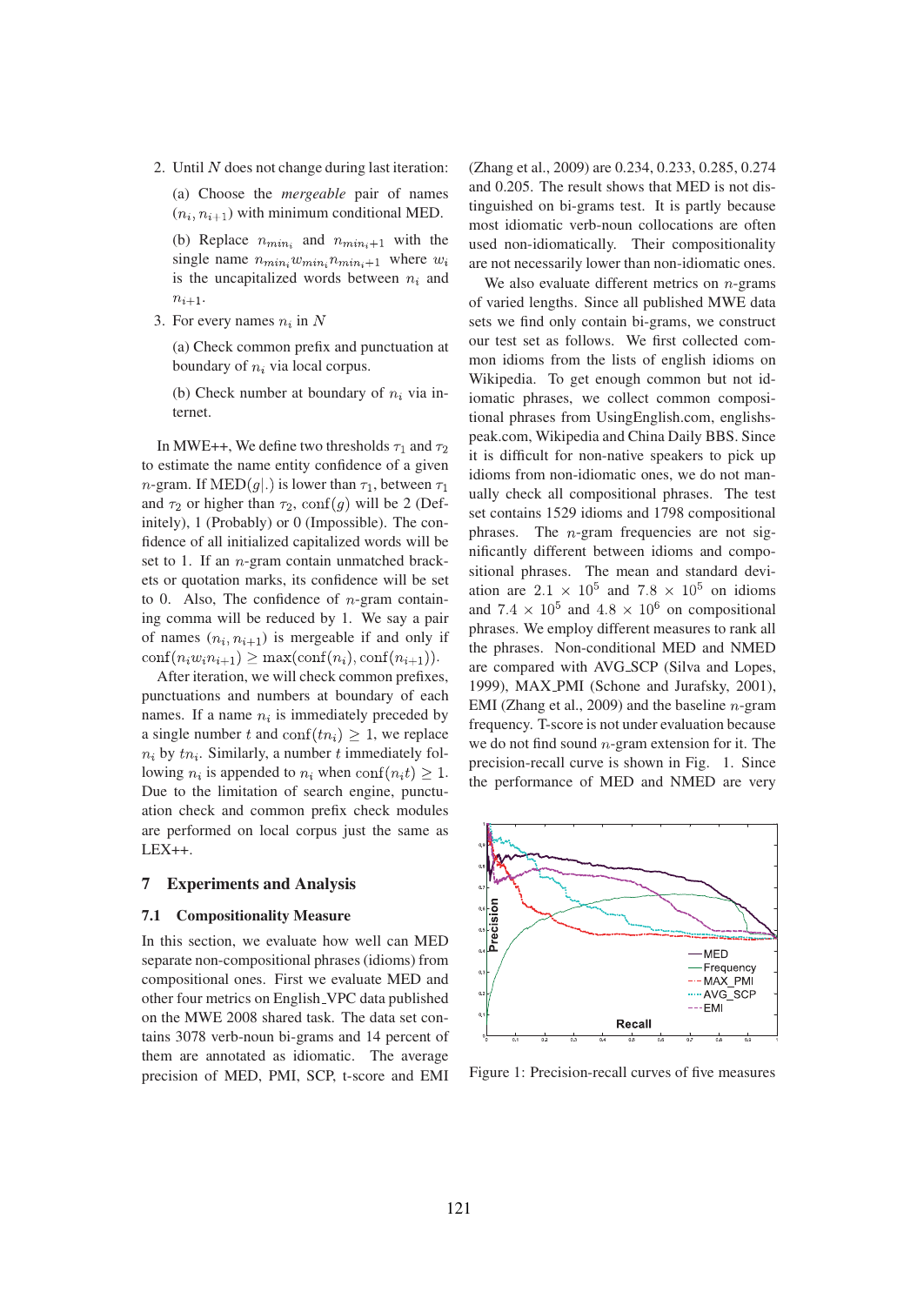|                 | freq  | <b>MAX_PMI</b> | AVG_SCP | <b>EMI</b> | <b>NMED</b> | $\operatorname{MED}$ | MED(. .) |
|-----------------|-------|----------------|---------|------------|-------------|----------------------|----------|
| fairy tale      | 0.493 | 0.484          | 0.570   | 0.515      | 0.615       | 0.617                | 0.657    |
| science fiction | 0.500 | 0.470          | 0.558   | 0.525      | 0.596       | 0.599                | 0.633    |
| action movie    | 0.695 | 0.523          | 0.723   | 0.703      | 0.763       | 0.768                | 0.823    |
| animation       | 0.561 | 0.642          | 0.693   | 0.489      | 0.671       | 0.673                | 0.689    |
| horror movie    | 0.595 | 0.528          | 0.647   | 0.633      | 0.667       | 0.670                | 0.692    |
| documentary     | 0.525 | 0.549          | 0.626   | 0.512      | 0.596       | 0.598                | 0.654    |
| hip hop         | 0.598 | 0.627          | 0.645   | 0.635      | 0.652       | 0.651                | 0.712    |
| jazz            | 0.549 | 0.501          | 0.543   | 0.539      | 0.627       | 0.625                | 0.716    |
| rock&roll       | 0.742 | 0.567          | 0.730   | 0.741      | 0.708       | 0.717                | 0.836    |
| company         | 0.614 | 0.584          | 0.689   | 0.663      | 0.754       | 0.756                | 0.735    |
| soccer player   | 0.945 | 0.648          | 0.904   | 0.973      | 0.911       | 0.918                | 0.941    |
| novelists       | 0.772 | 0.701          | 0.870   | 0.866      | 0.821       | 0.828                | 0.864    |
| PS3 game        | 0.603 | 0.675          | 0.740   | 0.535      | 0.742       | 0.744                | 0.727    |
| overall         | 0.612 | 0.577          | 0.688   | 0.629      | 0.696       | 0.700                | 0.726    |

Table 1: Performance of different measures in each list

close, NMED is not displayed for clarity. From the result we can see that MED performs substantially better than all the other measures. Average  $precision(\text{avp})$  of the top 3 measures MED, EMI and AVG\_SCP are 0.75, 0.71 and 0.66.

## 7.2 QA Post-processing

It is difficult to evaluate the method introduced in Section 6.1 directly since QA benchmarks mainly focus on accuracy of the top one answer instead of the completeness of top- $n$  candidates. Therefore, the experiment is designed as follows. We extract name lists on different domains from Wikipedia. For each name in each list, we put it into a search engine and get the context from a random selected snippet. For each name, We created two incomplete names by randomly adding (or removing) one or two words according to its context. It is guaranteed that the original name and its counterpart with noise must have at least two words in common. We tag the original names and the noise added ones in each list as positive and negative samples. A list can be regarded as the candidates and the list name (or its synonym) can be seen as the key phrase extracted from question.

The test set can be divided into six common categories: movie, book, music, person, organization and video game. Each category contains one to four lists. The test set contains 11080 samples in total. Still, we employ the measures in previous experiments to rank all the candidates to see if the complete names can be separated from the incomplete names. The results are listed in Table 1. The overall avp is the average of the avp of each lists weighted by their size.

It is shown that the performance of conditional MED is the best over all metrics, followed by MED. The reason why EMI and AVG\_SCP get best results on soccer player and novelists is that they take more advantage of frequency. Since the length of people's name are short  $(2 \text{ to } 3 \text{ words})$ , most of negative samples are created by adding words, which makes frequency important.

### **7.3 Complex Named Entity Extraction**

In this section we evaluate the named entity extraction performance of Algorithm MWE++. The experiment is done on the corpus, the training set and the test set provided by Downey et al. (2007). Four classes of entities (Actor, Book, Company and Film) were manually annotated on both training and test set. All sentences in the corpus contain named entities from the above four classes (but not annotated). The corpus consists of 183,726 sentences while the training and the test set contain 200 and 629 sentences, respectively. Furthermore, test sentences are separated into 100 difficult cases and 529 easy cases. All difficult cases contain complex name entities (entities containing uncapitalized words), such as "Procter and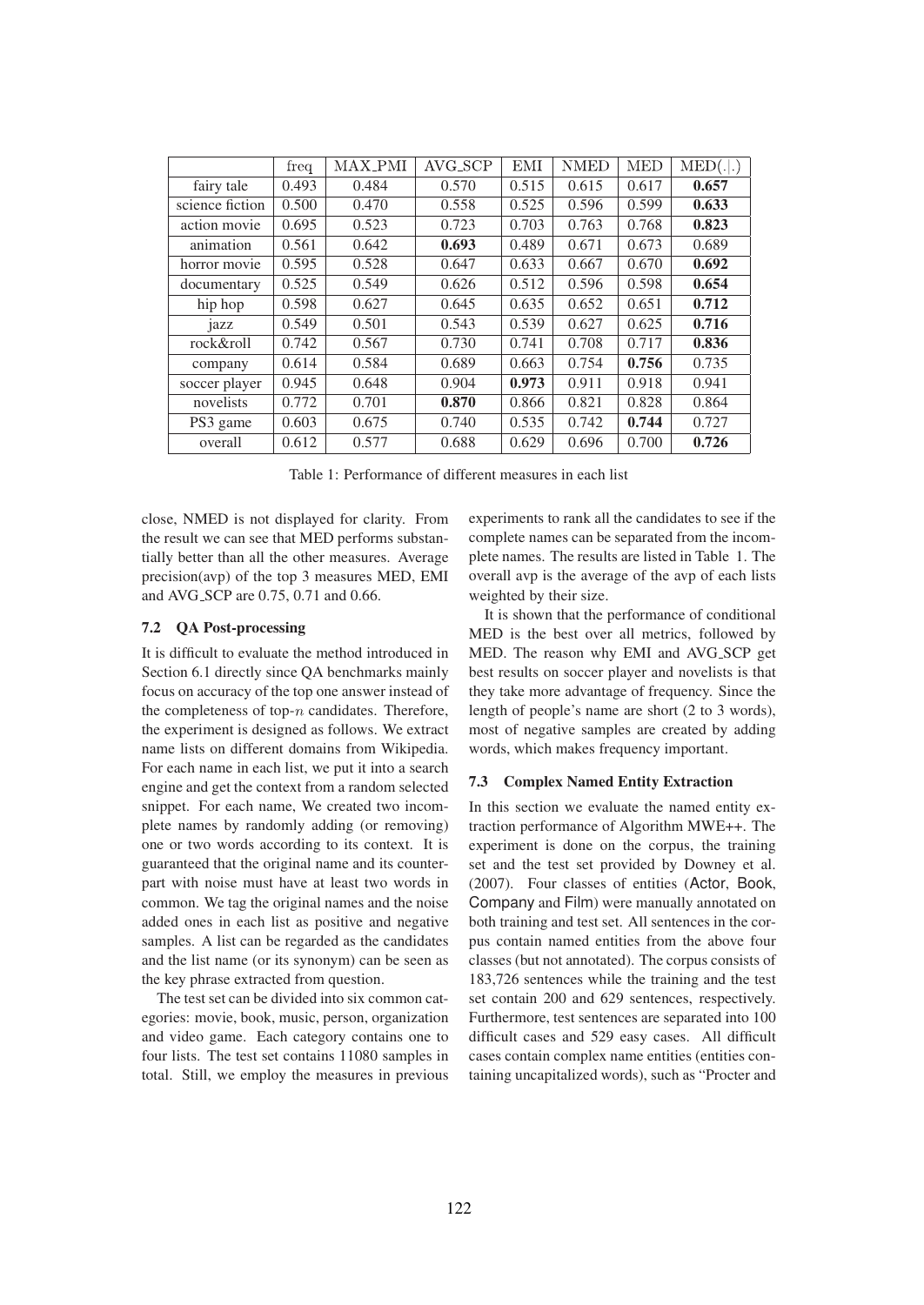Gamble" and "Gone with the Wind".

The conditional MED metric in this experiment is redefined as follows:

$$
MED(g|C) = \min_{c \in C} \{MED(g|c)\},\
$$

where  $C = \{$ "IMDB", "Amazon", "corporation"  $\}.$ "IMDB" is used as the condition of Actor and Film while "Amazon" and "corporation" are chosen to be the condition of Book and Company. We compute the conditional MED for all entities on training set.  $\tau_1$  is set to the median and  $\tau_2$ is set to the value larger than  $90\%$  entities on training set.  $\delta$  is set to 0.5. MWE++ is performed on the 100 difficult cases. The results shown in Table 2 convincingly show that MWE++ significantly outperforms LEX++, supervised models (SVMCMM, CRF) and rule-based model (MAN) on identifying complex named entities. Compared to LEX++, MWE++ is not only more accurate but also more flexible. LEX++ relies on local corpus while MWE++ does not. When recognizing new entities, we just need to find appropriate condition words instead of preparing new corpus. For the sake of completeness, the F-score of MWE++ on easy cases is 91, which is lower than all the other methods. However this is irrelevant since this part can be made quite accurate by specialized databases and training by any known methods.

All test data in this paper can be downloaded from http://60.195.250.61:8080/download/.

### 8 **Conclusion**

We have derived an MWE metric MED from the first principles via Information Distance. The new metric measures the distance from an  $n$ -gram to its semantics. It is provably optimal (universal),

|               | Fı   | Recall | Precision |
|---------------|------|--------|-----------|
| <b>MAN</b>    | 0.18 | 0.22   | 0.16      |
| <b>CRF</b>    | 0.35 | 0.42   | 0.31      |
| <b>SVMCMM</b> | 0.42 | 0.48   | 0.37      |
| $LEX++$       | 0.74 | 0.76   | 0.72      |
| $MWE++$       | 0.83 | 0.86   | 0.80      |

|  |  |  |  |  |  | Table 2: Named entity extraction on difficult cases |
|--|--|--|--|--|--|-----------------------------------------------------|
|--|--|--|--|--|--|-----------------------------------------------------|

overcomes several deficiencies of previous approaches, and convincingly outperforms the other methods

Also, we have taken advantage of the fact that some MWEs are domain dependent. This feature is important when recognizing named entities and terminologies. The conditional MED is better than MED when we know what we are looking for. Since MED is quite different from previous measures, it can be combined with others by machine learning approaches and enhance the overall performance. Further experiments are needed.

## **Acknowledgment**

This work was supported mainly by Canada's IDRC Research Chair in Information Technology program, Project Number: 104519-006. It is also supported by the Chinese Natural Science Foundation grant No. 60973104, NSERC Grant OGP0046506, 863 Grant 2008AA02Z313 from China's Ministry of Science and Technology, Canada Research Chair program, MITACS, an NSERC Collaborative Grant, and Ontario's Premier's Discovery Award.

### **References**

- Shlomo Argamon, Ido Dagan and Yuval Krymolowski 1998. A memory-based approach to learning shallow natural language patterns. In Proc. of COLING, 1998, pp. 67-73.
- Charles H. Bennett, Peter Gács, Ming Li, Paul M.B. Vitányi, and Wojciech H. Zurek 1998. Information distance. IEEE Trans-IT 44:4, 1998, pp. 1407-1423.
- Charles H. Bennett, Ming Li and Bin Ma 2003. Chain letters and evolutionary histories. Scientific American, 288:6, (feature article), 76-81.
- Xin Chen, Brent Francia, Ming Li, Brian Mckinnon, Amit Seker 2004. Shared information and program plagiarism detection. IEEE Trans. Information Theory, 50:7, 1545-1550.
- Yaacov Choueka 1988. Looking for needles in a haystack or locating interesting collocation expressions in large textual databases In Proc. of the RIAO, 1988, pp. 38-43.
- Kenneth W. Church and Patrick Hanks 1990. Word association norms, mutual information and lexicography. Computational Linguistics, Vol. 16, No. 1, pp. 22-29.